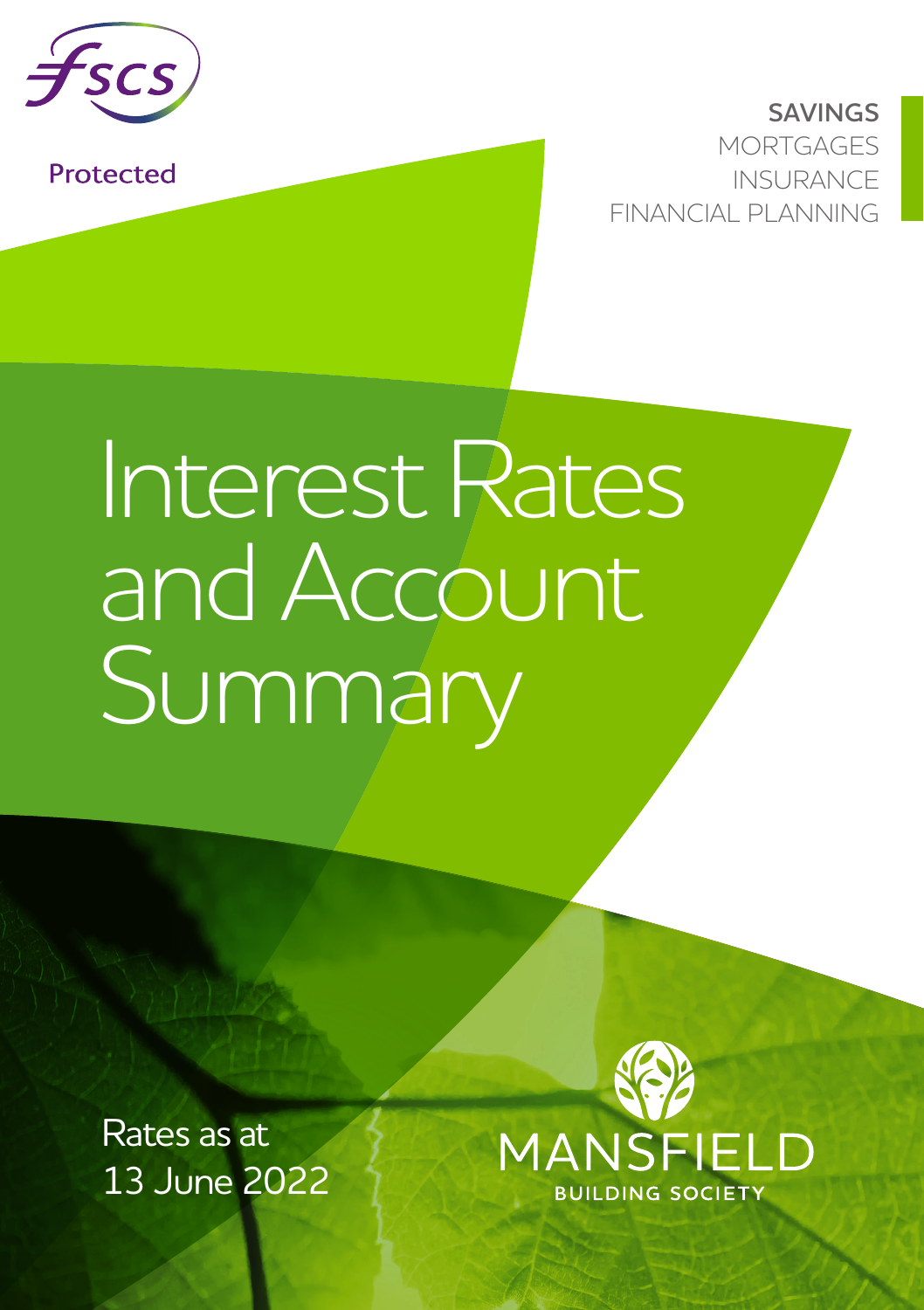| <b>VARIABLE RATE ACCOUNTS</b>                                                                                                                                                                                                                                                                                                                                                                                                                    | <b>Exclusive</b><br>Availability                | Interest<br>Paid                              | Minimum<br>Investment | AER%<br>$*$                                     | Gross<br>Rate %<br>p.a.<br>$\overline{a}$ |
|--------------------------------------------------------------------------------------------------------------------------------------------------------------------------------------------------------------------------------------------------------------------------------------------------------------------------------------------------------------------------------------------------------------------------------------------------|-------------------------------------------------|-----------------------------------------------|-----------------------|-------------------------------------------------|-------------------------------------------|
| EASY ACCESS COMMUNITY SAVER (1st issue)<br>Withdrawals or closure without notice or loss of interest<br>٠<br>$\bullet$<br>In addition to the interest paid on the account, a donation equivalent of 0.10% of the<br>average total balances invested in all Community Saver accounts will be donated by the<br>Society to our Charitable Trust each year                                                                                          | Local<br>or<br>Existing<br>Member               | 31<br>December                                | £1                    | 0.55                                            | 0.55                                      |
| 30 DAY COMMUNITY SAVER (2nd issue)<br>Withdrawals or closure are subject to 30 days written notice<br>٠<br>$\bullet$<br>In addition to the interest paid on the account, a donation equivalent of 0.10% of the<br>average total balances invested in all Community Saver accounts will be donated by the<br>Society to our Charitable Trust each year                                                                                            | Local<br>or<br>Existing<br>Member               | 31<br>December                                | £1                    | 0.75                                            | 0.75                                      |
| 90 DAY COMMUNITY SAVER (2nd issue)<br>Withdrawals or closure are subject to 90 days written notice<br>٠<br>٠<br>In addition to the interest paid on the account, a donation equivalent of 0.10% of the<br>average total balances invested in all Community Saver accounts will be donated by the<br>Society to our Charitable Trust each year                                                                                                    | Local<br>or<br>Existing<br>Member               | 31<br>December                                | £1                    | 0.85                                            | 0.85                                      |
| REGULAR SAVINGS 30 (1st issue)<br>Withdrawals or closure are subject to 30 days notice<br>Save between £10 and £250 per month<br>$\bullet$<br>Maximum account balance £50,000                                                                                                                                                                                                                                                                    | Local<br>or<br>Existing<br>Member               | 31<br>December                                | £10                   | 1.55                                            | 1.55                                      |
| MONTHLY INCOME (4th issue)<br>Withdrawals or closure are subject to 30 days written notice<br>٠<br>Maximum account balance £250,000                                                                                                                                                                                                                                                                                                              | Local<br>or<br>Existing<br>Member               | Monthly                                       | £10.000               | 0.95                                            | 0.95                                      |
| ESAVER 90 (1st issue)<br>Withdrawals or closure are subject to 90 days notice<br>Maximum account balance £250,000<br>Exclusively available online                                                                                                                                                                                                                                                                                                | Local<br>or<br>Existing<br>Member               | 31<br>December                                | £1.000                | 0.85                                            | 0.85                                      |
| REGULAR ESAVER 30 (1st issue)<br>Withdrawals or closure are subject to 30 days notice<br>Save between £10 and £250 per month<br>Maximum account balance £50,000<br>Exclusively available online                                                                                                                                                                                                                                                  | Local<br>or<br>Existing<br>Member               | 31<br>December                                | £10                   | 1.55                                            | 1.55                                      |
| <b>CHILDREN'S ACCOUNTS</b>                                                                                                                                                                                                                                                                                                                                                                                                                       | <b>Exclusive</b><br>Availability                | Interest<br>Paid                              | Minimum<br>Investment | AER%<br>$*$                                     | Gross<br>Rate %<br>p.a.<br>$\,<$          |
| CASH JUNIOR ISA (2nd issue)<br>Available to children aged under 18 who do not have a Child Trust Fund<br>No withdrawals or closure allowed before 18th birthday except in exceptional<br>circumstances.<br>Maximum of £9,000 in the 2022/23 tax year                                                                                                                                                                                             | Local<br>or<br><b>Existing</b><br><b>Member</b> | 5 April<br>and on<br>maturity<br>at 18        | £1                    | 2.25<br>tax free <sup><math>\wedge</math></sup> | 2.25<br>tax free $^\wedge$                |
| YOUNG REGULAR SAVER (3rd issue)<br>2 withdrawals per calendar year can be made without notice or loss of interest.<br>٠<br>Additional withdrawals are subject to the loss of 90 days interest on the amount<br>withdrawn<br>Closure is subject to the loss of 90 days interest of the closing balance if 2 or more<br>withdrawals have been made in the year of closure<br>Save between £1 and £100 per month<br>Maximum account balance £25,000 | Local<br>or<br><b>Existing</b><br><b>Member</b> | 31<br>December<br>and on<br>maturity<br>at 18 | £1                    | 2.20                                            | 2.20                                      |
| YOUNG SAVER (3rd issue)<br>6 withdrawals per calendar year can be made without notice or loss of interest.<br>٠<br>Additional withdrawals are subject to the loss of 30 days interest on the amount<br>withdrawn<br>Closure is subject to the loss of 30 days interest of the closing balance if 6 or more<br>٠<br>withdrawals have been made in the year of closure<br>Maximum account balance £25,000                                          | Local<br>or<br><b>Existing</b><br><b>Member</b> | 31<br>December<br>and on<br>maturity<br>at 18 | £1                    | 1.85                                            | 1.85                                      |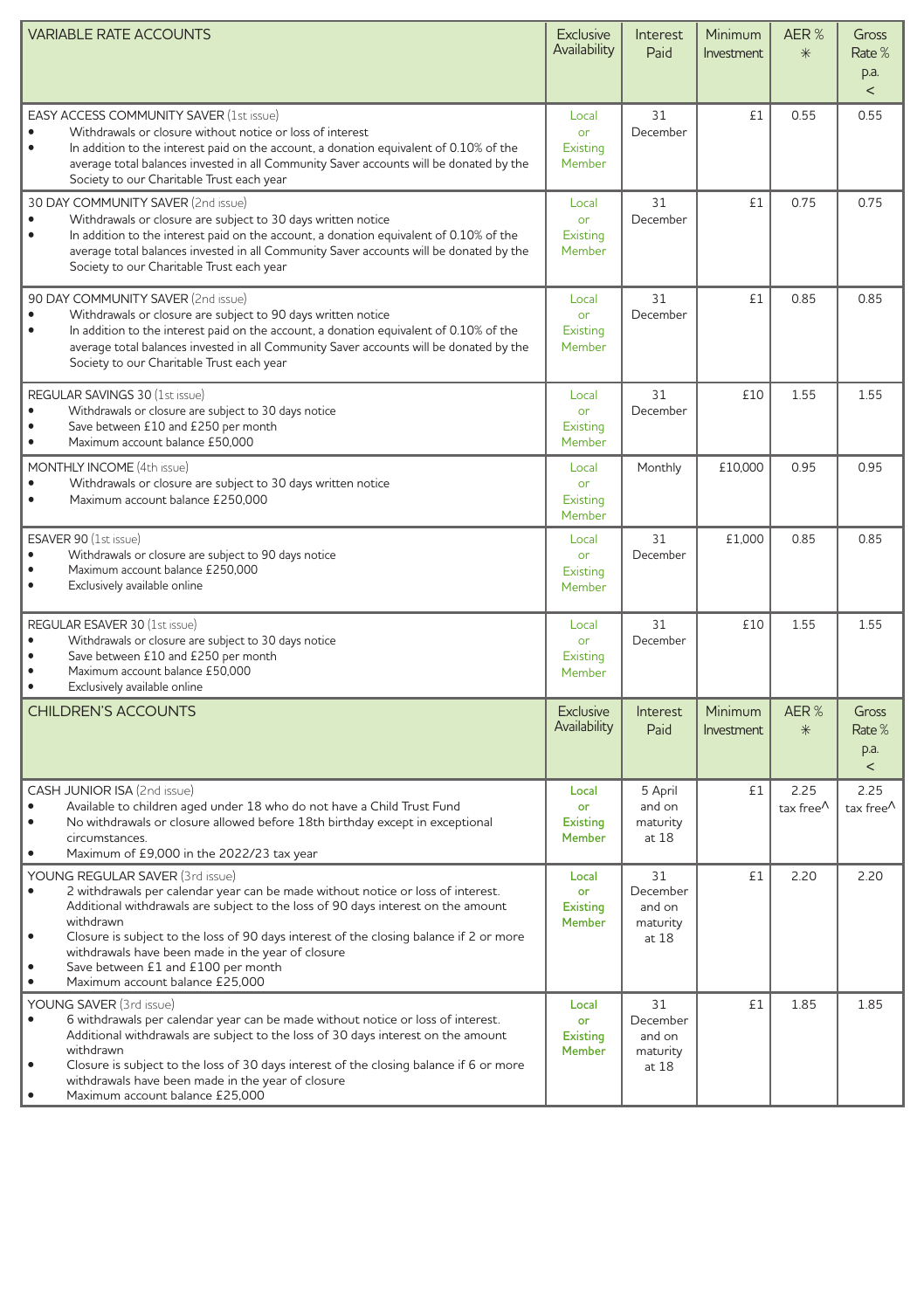| <b>COMMUNITY ACCOUNTS</b><br>Available to clubs, associations and registered charities                                                                                                                                                                                                           |                                                   |                                                 |                       |                                                 |                                           |  |  |  |
|--------------------------------------------------------------------------------------------------------------------------------------------------------------------------------------------------------------------------------------------------------------------------------------------------|---------------------------------------------------|-------------------------------------------------|-----------------------|-------------------------------------------------|-------------------------------------------|--|--|--|
| COMMUNITY DEPOSIT MAXI ACCOUNT (2nd issue)<br>Withdrawals or closure are subject to 30 days written notice or the loss of 30 days<br>interest on the amount withdrawn<br>$\bullet$<br>Maximum account balance £500,000                                                                           | Local                                             | 31<br>December                                  | £500                  | 1.05                                            | 1.05                                      |  |  |  |
| TAX FREE ACCOUNTS                                                                                                                                                                                                                                                                                | <b>Exclusive</b><br>Availability                  | Interest<br>Paid                                | Minimum<br>Investment | AER %<br>$*$                                    | Gross<br>Rate %<br>p.a.<br>$\overline{a}$ |  |  |  |
| EASY ACCESS CASH ISA (3rd issue)<br>Withdrawals or closure without notice or loss of interest<br>$\bullet$<br>Transfers in are allowed<br>Maximum of £20,000 in the 2022/23 tax year<br>٠                                                                                                        | Local<br>or<br>Existing<br>Member                 | 5 April                                         | £1                    | 0.75<br>tax free $^{\wedge}$                    | 0.75<br>tax free $^{\wedge}$              |  |  |  |
| 90 DAY NOTICE CASH ISA (3rd issue)<br>Withdrawals or closure subject to 90 days written notice or the loss of 90 days interest<br>$\bullet$<br>on the amount withdrawn<br>$\bullet$<br>Transfers in are allowed<br>Maximum of £20,000 in the 2022/23 tax year<br>$\bullet$                       | Local<br>or<br>Existing<br>Member                 | 5 April                                         | £1                    | 1.20<br>tax free <sup><math>\wedge</math></sup> | 1.20<br>tax free $\wedge$                 |  |  |  |
| 2 YEAR FIXED RATE CASH ISA (12th issue)<br>No withdrawals allowed<br>$\bullet$<br>$\bullet$<br>Early closure subject to the loss of 180 days interest on the amount withdrawn<br>Transfers in are not allowed<br>Maximum of £20,000 in the 2022/23 tax year<br>$\bullet$                         | Local<br>or<br>Existing<br>Member                 | 5 April<br>and on<br>maturity                   | £500                  | 1.50<br>tax free <sup><math>\wedge</math></sup> | 1.50<br>tax free $\wedge$                 |  |  |  |
| <b>FIXED TERM BONDS</b>                                                                                                                                                                                                                                                                          |                                                   |                                                 |                       |                                                 |                                           |  |  |  |
| 2 YEAR FIXED RATE BOND (61st issue)<br>No withdrawals or early closure allowed<br>$\bullet$<br>Monthly income option available                                                                                                                                                                   | Local<br>or<br>Existing<br>Member                 | 31<br>December<br>and on<br>maturity            | £500                  | 1.50                                            | 1.50                                      |  |  |  |
|                                                                                                                                                                                                                                                                                                  |                                                   | Monthly                                         | £500                  | 1.50                                            | 1.49                                      |  |  |  |
| 3 YEAR FIXED RATE BOND (49th issue)<br>No withdrawals or early closure allowed<br>٠<br>Monthly income option available<br>٠                                                                                                                                                                      | Local<br>or<br>Existing<br>Member                 | 31<br>December<br>and on<br>maturity<br>Monthly | £500<br>£500          | 1.65<br>1.65                                    | 1.65<br>1.64                              |  |  |  |
| <b>DEPOSIT ACCOUNTS</b><br>Available to sole traders, partnerships, corporate bodies and unincorporated businesses only                                                                                                                                                                          |                                                   |                                                 |                       |                                                 |                                           |  |  |  |
| BUSINESS DEPOSIT 90 DAY NOTICE (3rd issue)<br>Withdrawals or closure are subject to 90 days written notice<br>$\bullet$<br>$\bullet$<br>Maximum account balance £250,000                                                                                                                         | Local<br>or<br>Existing<br><b>Business</b>        | 31<br>December                                  | £1.000                | 0.65                                            | 0.65                                      |  |  |  |
| BUSINESS DEPOSIT 180 DAY NOTICE (2nd issue)<br>Withdrawals or closure are subject to 180 days written notice<br>٠<br>Maximum account balance £250,000                                                                                                                                            | Local<br><b>or</b><br>Existing<br><b>Business</b> | 31<br>December                                  | £1,000                | 0.80                                            | 0.80                                      |  |  |  |
| <b>SIPP ACCOUNTS</b><br>Available exclusively via specialist SIPP providers/administrators for the cash deposit element of a Self Invested Personal Pension scheme registered<br>with H M Revenue & Customs. Eligible SIPP investors should contact their financial advisor for more information |                                                   |                                                 |                       |                                                 |                                           |  |  |  |
| SIPP TRUST CASH DEPOSIT ACCOUNT - PENSION 90 (4th issue)<br>Withdrawals or closure are subject to 90 days written notice via electronic transfer to a<br>nominated bank account only<br>Maximum account balance £500,000                                                                         |                                                   | 31<br>December                                  | £25,000               | 0.95                                            | 0.95                                      |  |  |  |